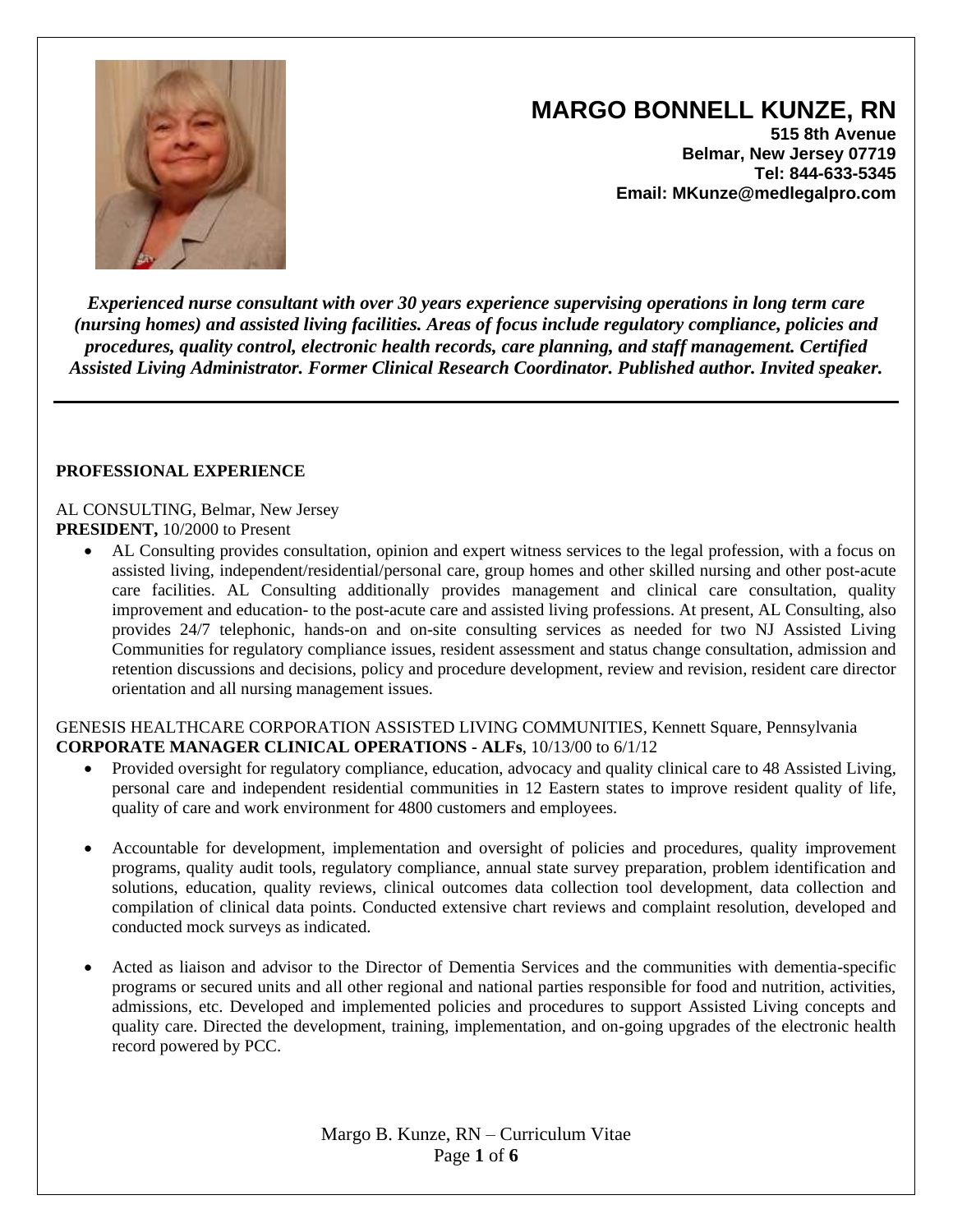Acted as consultant and mentor to Resident Care Directors to promote and support Assisted Living through on site or computer-based chart reviews and investigations of resident, family, state or staff complaints or concerns. Assisted in preparing or reviewing plans of correction following state inspections.

# MULTICARE and GENESIS HEALTHCARE CORPORATION

# **CORPORATE MANAGER OF INFORMATION SYSTEMS CLINICAL APPLICATIONS**, 3/94 to 10/13/00

- Accountable for the day-to-day oversight of support for 14 different healthcare software applications developed for quality assurance, state and federal regulatory compliance and improvement in the delivery of care to 40,000 elders in 260 plus long-term care centers, more than 48 assisted living communities, home care services and rehabilitation services in 16 states. (Genesis)
- Responsible for application review for improved functionality, modifications and inclusion of end user requests. Involved in decision making processes for new application purchase, feasibility studies, project management, resource allocations. Actively participate in strategic and tactical budget planning. (Genesis and MultiCare)
- Responsible for training of Achieve EMR for the clinical staff of 57 long term care facilities in 9 states involving instruction in the use of the computer, business processes, EMR, Folstein Mini Mental Status Examination to determine cognitive status and the Federally mandated MDS (Minimum Data Set) for all long-term care facility residents, care planning and goal setting in addition to the technical computer usage. (MultiCare)

### MULTICARE COMPANIES, INC, Corp Headquarters- Hackensack, NJ

### **CONNECTICUT REGIONAL QUALITY ASSURANCE CONSULTANT**, 7/93 to 1994

 Responsible for all aspects of clinical oversight, quality improvement, OBRA and state regulatory compliance for 10 long term care centers with primary focus on use of the Folstein Mini Mental Status Examination, alternatives to restraints and psychoactive medications, lectures on Alzheimer's disease and other Dementias.

# COURTLAND GARDENS HEALTH CARE CENTER, Stamford, CT

### **ALZHEIMER'S UNIT MANAGER,** 10/92 to 7/93

 Responsible for a 60-bed locked special care dementia unit. Evaluated assisted living residents on admission to the assisted living center. Worked with and relieved the Director of Residents services. Facilitated Alzheimer's District Support Group meetings bi-monthly

#### JACKSON HEALTHCARE CENTER, Jackson, NJ **ASSISTANT DIRECTOR OF NURSING SERVICES**, 9/91 to 9/92

 Responsible for the day-to-day management and operations of a 186-bed long term care center with 190 staff members in partnership with the Director of Nursing Services. Developed policies and procedures to enhance the resident care, quality of life. Created nursing department policies and procedures to improve the quality of care throughout the center.

#### JACKSON HEALTHCARE CENTER, Jackson, NJ **DIRECTOR OF EVERGREEN PROGRAM**, 9/91 to 10/92 **STAFF RELIEF CHARGE NURSE**, 3/91 to 9//91

 Developed, planned and executed retro decorating changes, hired and trained staff for a 26-bed dedicated special care dementia unit. Lectured for many groups. Facilitated monthly Alzheimer's and Related Disorders support group meetings.

#### THE GROVE HEALTH CARE CENTER, Neptune, NJ **UNIT MANAGER**, 11/90 to 3/91

 Managed geriatric nursing unit with emphasis on development of standards, procedures, protocols, forms and systems for quality geriatric health care deliver and accountable for all home care clients on a 24 hour per day basis.

> Margo B. Kunze, RN – Curriculum Vitae Page **2** of **6**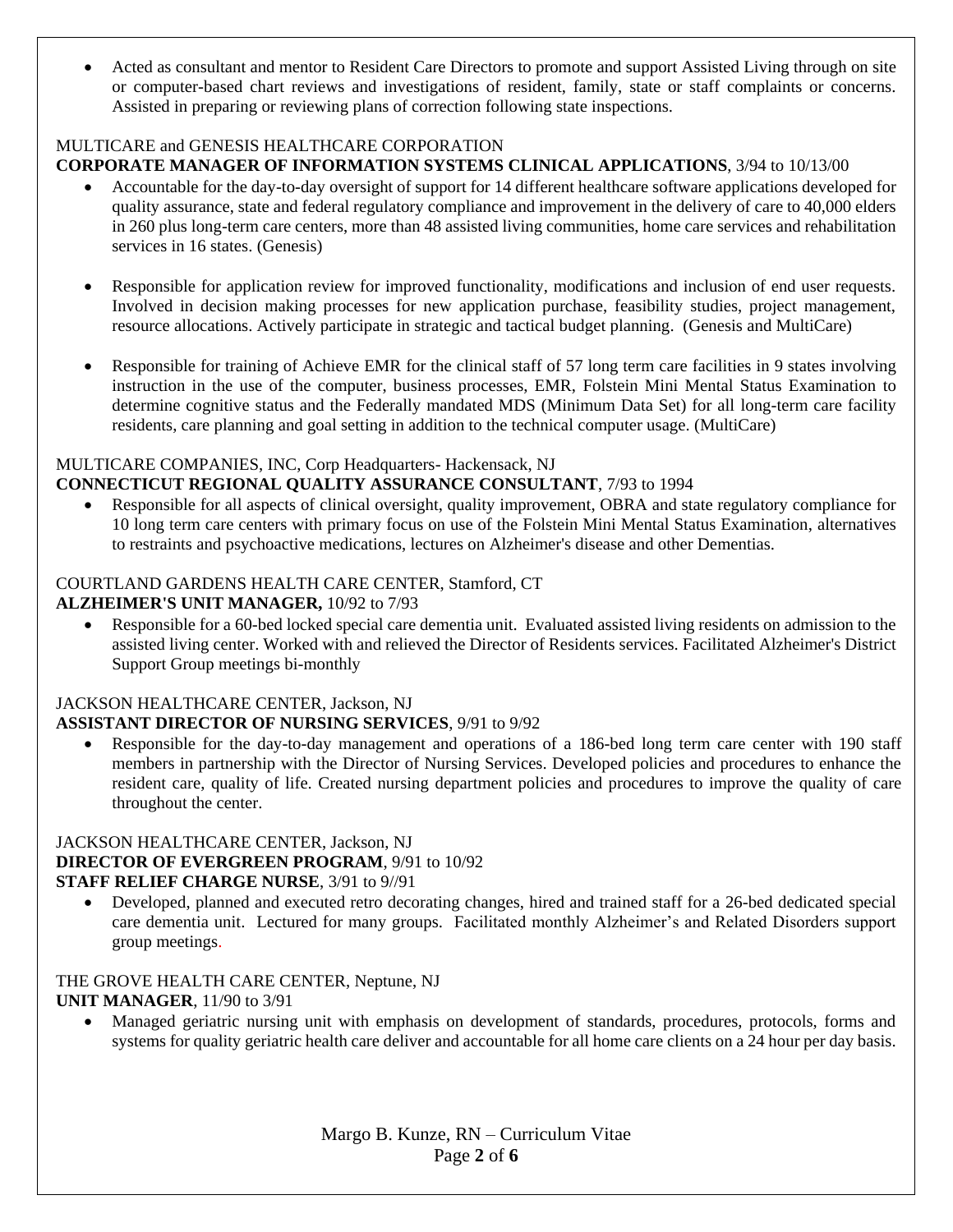#### NURSEFINDERS OF THE JERSEY SHORE, Shrewsbury, NJ **STAFF RELIEF CHARGE NURSE,** 3/91 to 9//91 **DIRECTOR OF HOME CARE,** 5/89 to 11/90

 Responsible for management of geriatric nursing units in various long term care facilities. Supervised R.Ns., L.P.Ns. and certified nursing assistant staff throughout Monmouth and Ocean Counties in maintenance of charting, office records, and staffing assignments for home health care

#### RIVERVIEW MEDICAL CENTER, Red Bank, NJ **STAFF NURSE-ONCOLOGY/HOSPICE**, 3/88 to 5/89

 Responsible for chemotherapy, pain management, and emotional support to patients and families; assisted in discharge planning; worked closely with Hospice and Oncology Support Department.

# JUPITER HOSPITAL, Inc., Jupiter, Florida 1982 to 1987

# **PROJECT DIRECTOR CLINICAL RESEARCH COORDINATOR, Dartmouth University** 11/84 to 12/87

 Intraventricular Infusion of Bethanechol for the Treatment of Alzheimer's Disease Research Project along with patient care and liaison between Jupiter Hospital, Inc.'s Alzheimer's Research Project and Dartmouth University.

# **PALM BEACH COUNTY ALZHEIMER'S IN-HOME RESPITE SERVICE (P.B.C.A.I.R.S.)**, 10/86 to 12/87

 Responsible for grant preparation, program development, staff training and development, development of tools and data collections systems and tools, and day-to-day operation of Palm Beach County's first Alzheimer's Respite program. Served 186 clients first month. Staff of 15, 6 volunteers; \$200,000 annual budget

### **SUPPORTIVE CARE TEAM COORDINATOR,** 5/86 to 12/86

 Coordinated multi-disciplinary activities of a "hospice" concept team dealing with the terminally ill. Coordinated in-hospital staff, home health staff and volunteers with physician supervision. Organized meetings, prepared agenda.

#### **ALZHEIMER'S DISEASE / RELATED DISORDERS IN-HOME RESPITE CARE/SUPPORTIVE CARE TEAM***,*  5/86 to 12/87

 Responsible for preparation and presentation of eight hours of Alzheimer's Disease training to volunteer Respite Care Workers to provide in-home respite care to primary care givers. Trained ten volunteers.

### **STATEWIDE ALZHEIMER'S DISEASE LECTURER,** Florida 1/85 to 12/87

**FACILITATOR,** Alzheimer's Disease and Related Disorders Support Group*,* **3/85 to 12/87**  JUPITER HOSPITAL, INC. / SALHAVEN HOME HEALTH AGENCY **HOME HEALTH COORDINATOR,** Jupiter, Florida, 12/83 to 11/86

**DIRECTOR,** Jupiter Island Nurses Station*,* 12/83 to 11/86

 Provided oversight and direction to licensed nursing staff providing direct nursing services to seasonal residents of Jupiter Island Club

#### PALM BEACH JUNIOR COLLEGE, Lake Worth, FL **GUEST LECTURER, 6/86 to 12/87**

- Prepared and presented a series of four-hour long lecturers on Alzheimer's Disease to Allied Health Psychology students on semester basis.
- Assisted with the development of software program for IBM 38, HPMS for home health user. Responsible for the development of and day-to-day operation of Palm Beach County's first hospital-based Home Health Agency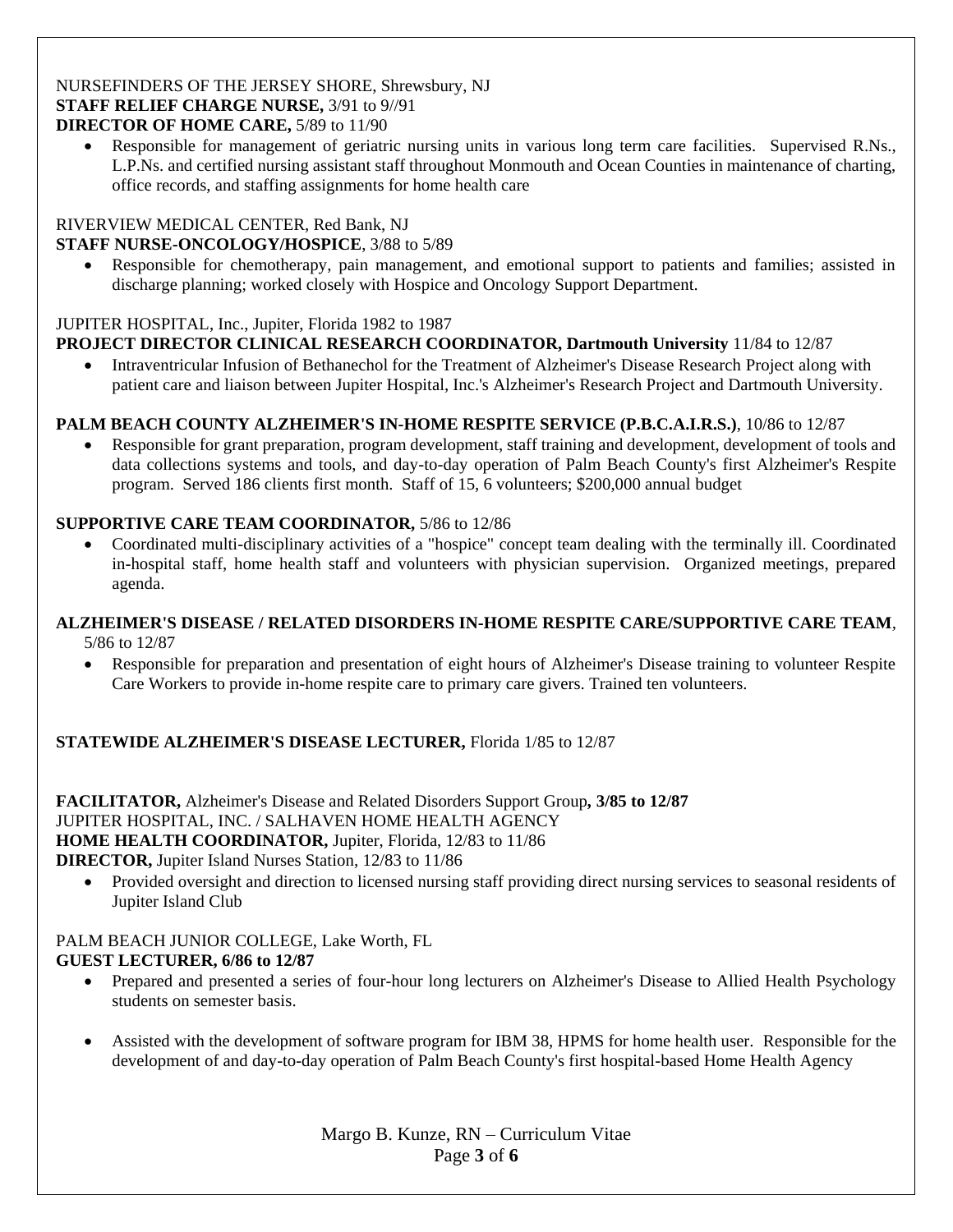#### PALM BEACH COUNTY, Jupiter, Florida **COMMUNI-CALL COORDINATOR, 7/84 to 11/86**

 Responsible for the marketing, distribution and installation of Home Medical Alert System for Palm Beach County Targeted market: adults aged 65 and over

### **EDUCATION**

|                       | Lenox Hill Hospital School of Nursing, Diploma program, New York, New York, Class<br>$\bullet$<br>Standing -15                                                                                                                                        |
|-----------------------|-------------------------------------------------------------------------------------------------------------------------------------------------------------------------------------------------------------------------------------------------------|
|                       | Mesa College, San Diego, California, Health Care concentration course work<br>$\bullet$                                                                                                                                                               |
|                       | Alta Assisted Living Administrator's Course, New Jersey<br>$\bullet$                                                                                                                                                                                  |
|                       | Dale Carnegie: Management and Communications<br>$\bullet$                                                                                                                                                                                             |
|                       | <b>Rutgers Nursing Informatics Training</b>                                                                                                                                                                                                           |
|                       | Pilot Light Management Program (Genesis Health Ventures)<br>$\bullet$                                                                                                                                                                                 |
|                       | Stephen Covey Personal Management Course (MultiCare)                                                                                                                                                                                                  |
|                       | Continuing Education: Multiple Units, minimum 32 continuing education units every two<br>$\bullet$<br>years - with focus on assisted living administration and trends, long term care regulatory<br>issues and quality improvement, computer sciences |
| <b>LICENSURE</b>      | <b>Registered Professional Nurse</b>                                                                                                                                                                                                                  |
|                       | Current: New Jersey and retains inactive New York licensure                                                                                                                                                                                           |
| <b>CERTIFICATION</b>  | Assisted Living Administrator (CALA)                                                                                                                                                                                                                  |
|                       | Inactive at present: New Jersey                                                                                                                                                                                                                       |
| <b>GRANTS SECURED</b> | Wrote, submitted and received the following grants to establish Alzheimer's In-Home Respite<br>Services                                                                                                                                               |
|                       | State of Florida Department of Health and Rehabilitative Service: \$129,838<br>$\bullet$                                                                                                                                                              |
|                       | Retirement Research Foundation: \$40,000<br>$\bullet$                                                                                                                                                                                                 |
|                       | Lost Tree Village: \$5,000                                                                                                                                                                                                                            |

### **AFFILIATIONS- CURRENT**

- Alzheimer's Association
- NCAL (National Center for Assisted Living) associate, past member of the Quality Committee
- AALNA- (American Assisted Living Nurses Association) member of national board of directors (Current Secretary/Treasurer)
- New Jersey Chapter of AALNA- (American Assisted Living Nurses Association) Charter Member and Current Treasurer
- HCANJ- (Health Care Association of New Jersey) Education, Convention and Best Practices Committees.
- AALNA representative and member of Assisted Living/Non-Institutional Subcommittee of AMDA The Society for Post-Acute and Long-Term Care Medicine (PALTC)
- Member Advisory Board- Addressing Behavior and Mood in Assisted Living: Organizational Characteristics Related to the Use of Antipsychotics and Psychotropic Medications and Alternative Practices (National Institute on Aging Grant R01 AG050602)
- Reviewer/pilot testing CDC's new Infection Preventionist Course

Margo B. Kunze, RN – Curriculum Vitae Page **4** of **6**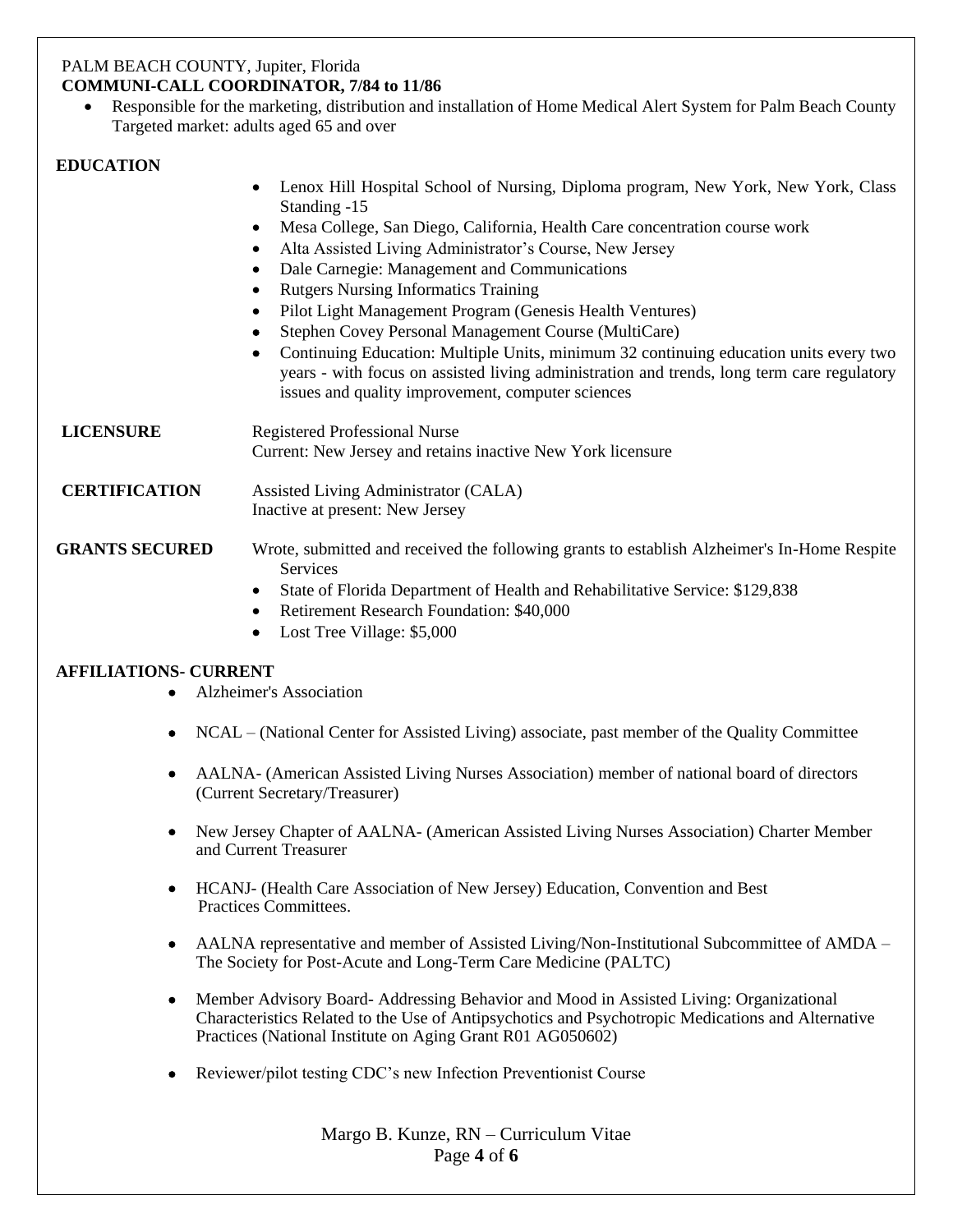- NIA advisor on the National Institute on Aging "Medical and Mental Health Care in Assisted Living" study
- Member National Adult and Influenza Immunization Summit (NAIIS) Influenza Workgroup
- Member Advisory Committee National Institute On Aging's University of North Carolina(UNC) Medical and Mental Health Care in Assisted Living Meeting
- Member University of North Carolina Advisory Committee: Dementia Care in Assisted Living
- Member Post-Acute Long Term Care (PALTC formerly AMDA American Medical Directors Association).
- Member PALTC/AMDA non-institutional/ assisted living sub committee
- Member PALTC/AMDA Diversity, Equality, Inclusion sub committee (DEI)

#### **AFFILIATIONS- PAST**

- Florida State Alzheimer's Disease Initiative Subcommittee for the creation of a state-wide Alzheimer's patient registry
- Development of merged data collection tools; pilot project coordinator for Palm Beach County.
- Jupiter Hospital Cancer Committee; development of interdisciplinary network
- American Cancer Society Service and Rehabilitation Committee
- First Aid Merit Badge Counselor, Boy Scouts of America
- ADEAR (Alzheimer's Disease Education and Referral Center) formation on Alzheimer's disease research, clinical trials, publications, bibliographic database, and links to other Federal resources. ADEAR is a service of the National Institute on Aging, National Institutes of Health
- Member of Connecticut Alzheimer's Coalition
- Chairman of the Fairfield County Alzheimer's Association Membership Committee
- AHCA (American Health Care Association) Member

### **PUBLICATIONS**

- 2012 to present responsible for the revision and submission of the Health Care Association of New Jersey Best Practices for Falls Management and Medication Management for the National Guideline Clearinghouse™ and approval and publication on the Agency for Healthcare Research and Quality (AHRQ) website.
- Regular Contributing author of multiple articles to the Geriatric Nursing Journal
- Author and co-editor of The Pulse, the quarterly AALNA (American Assisted Living Nurses Association) publication providing education and communication to and with AL nurses nationwide through 2017
- Author and editor of "Genesis Today" quarterly Assisted Living informational external marketing tool for Genesis HealthCare Corporation from 2010 to June 2012

Margo B. Kunze, RN – Curriculum Vitae Page **5** of **6**